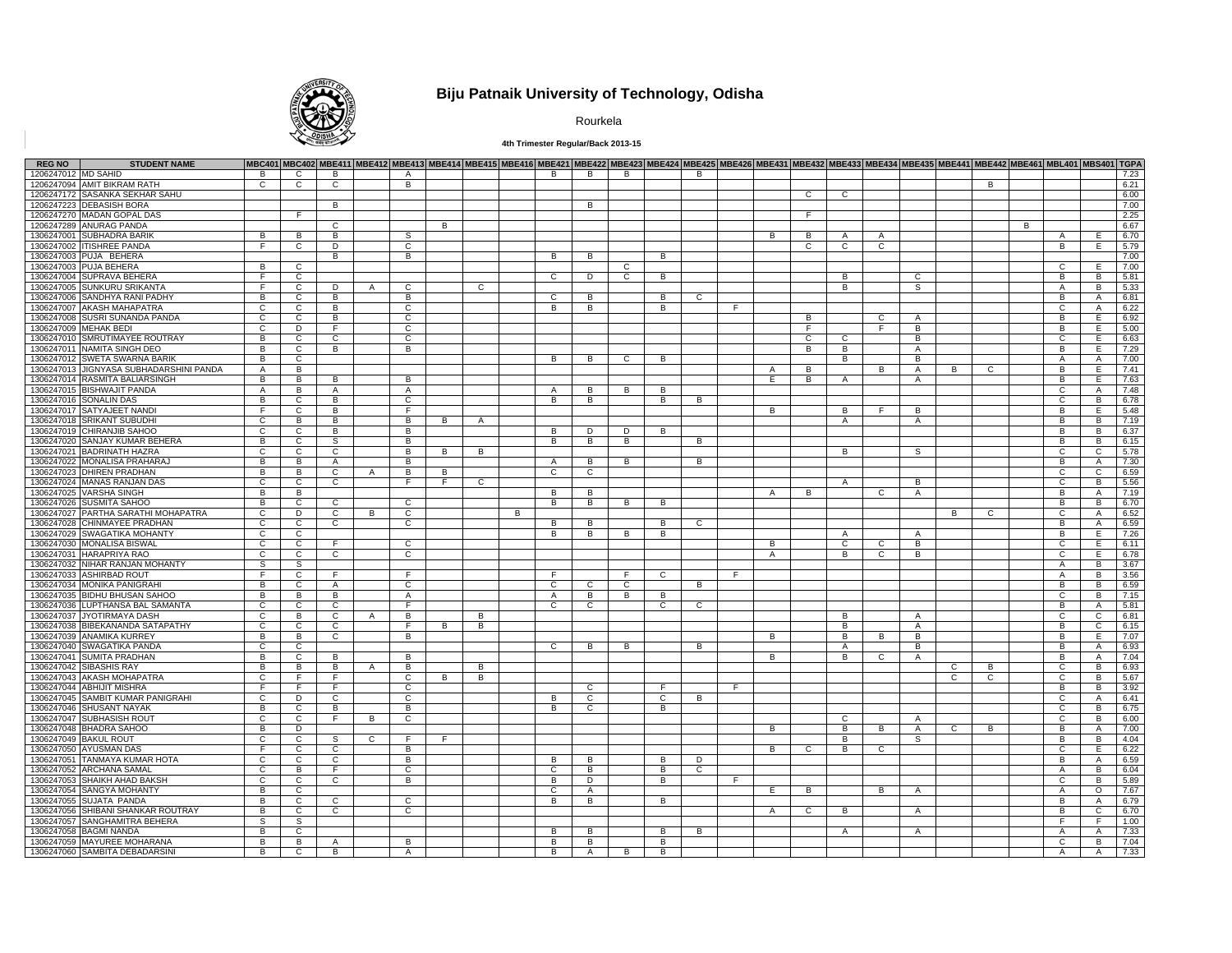

# **Biju Patnaik University of Technology, Odisha**

Rourkela

### **4th Trimester Regular/Back 2013-15**

| <b>REG NO</b>        | <b>STUDENT NAME</b>                      |                |                |                |                |                |                |              | MBC401 MBC402 MBE411 MBE412 MBE413 MBE414 MBE415 MBE416 MBE421 MBE422 MBE423 MBE424 MBE425 MBE426 MBE431 MBE432 MBE433 MBE434 MBE435 MBE4421 MBE442 MBE4401 MBL401 MBS401 TGPA |                |                |              |   |                |                |                |              |                |                |                |   |   |                |                |      |
|----------------------|------------------------------------------|----------------|----------------|----------------|----------------|----------------|----------------|--------------|--------------------------------------------------------------------------------------------------------------------------------------------------------------------------------|----------------|----------------|--------------|---|----------------|----------------|----------------|--------------|----------------|----------------|----------------|---|---|----------------|----------------|------|
|                      | 1306247061 SARADA PRASANNA DAS           | $\mathsf{C}$   | C              | F.             |                | $\mathbf{C}$   |                |              |                                                                                                                                                                                | $\mathbf{C}$   | D              |              |   | $\mathbf{C}$   |                |                |              |                |                |                |   |   | $\mathsf{A}$   | B              | 5.63 |
|                      | 1306247062 ARPITA BISWAL                 | B              | $\overline{B}$ |                |                |                |                |              |                                                                                                                                                                                | B              | $\overline{B}$ |              |   |                |                | $\overline{A}$ |              | <b>B</b>       | $\mathsf{A}$   | B              |   |   | <b>B</b>       | $\overline{A}$ | 7.30 |
| 1306247063 LUCKY DAS |                                          | B              | $\overline{c}$ | $\mathbf{C}$   |                | B              |                |              |                                                                                                                                                                                |                |                |              |   |                |                | $\overline{B}$ |              | B              |                | $\overline{A}$ |   |   | B              | $\overline{A}$ | 7.04 |
|                      | 1306247064 CHIKU BEDAVYASA               | C              | C              | B              |                | В              | $\overline{c}$ |              | $\mathsf{A}$                                                                                                                                                                   |                |                |              |   |                |                |                |              |                |                |                | В | C | в              | B              | 6.70 |
|                      | 1306247065 DEEPAK KUMAR MURMU            | C.             | B              | B              | B              | B              |                | C            |                                                                                                                                                                                | B.             | B.             |              |   |                |                |                |              |                |                |                |   |   | C              | B              | 6.70 |
|                      | 1306247066 SURAJ KUMAR NATH              | F.             | $\mathsf{C}$   | B              |                | B              |                |              |                                                                                                                                                                                |                |                |              |   |                |                | $\overline{A}$ | B            | B              |                | $\overline{A}$ |   |   | C              | $\mathsf{A}$   | 6.67 |
|                      | 1306247067 IPSITA BADTIA                 | В              | $\overline{c}$ | A              |                | A              |                |              |                                                                                                                                                                                |                |                |              |   |                |                | A              | <b>B</b>     |                | $\overline{B}$ | A              |   |   | $\overline{B}$ | E              | 7.59 |
|                      | 1306247068 ASIT KUMAR PADHI              | C              | $\overline{c}$ | C              |                | $\overline{c}$ |                | $\mathbf{C}$ | B                                                                                                                                                                              |                |                |              |   |                |                |                |              | B              |                | B              |   |   | C              | $\overline{A}$ | 6.56 |
|                      | 1306247069 ARUNA ANAND                   | B              | C              |                |                |                |                |              |                                                                                                                                                                                | F              | B              |              |   |                |                | $\overline{A}$ | C            | $\mathsf{A}$   | B              |                |   |   | C              | Е              | 6.67 |
|                      | 1306247070 S. MURALIDHAR                 | B              | $\mathbf{C}$   |                |                |                | B              | в            | B                                                                                                                                                                              |                |                |              |   |                |                |                |              | A              |                | в              |   |   | C              | B.             | 7.00 |
|                      | 1306247071 HARIBANDHU KUSUM              | C              | $\mathsf{C}$   |                |                | B              |                |              |                                                                                                                                                                                |                |                |              |   |                |                | B              | B            | B              |                | C              |   |   | В              | E              | 6.93 |
|                      |                                          | C              | $\overline{c}$ | B              |                |                |                |              |                                                                                                                                                                                |                | $\overline{c}$ |              |   | $\overline{c}$ |                |                |              |                |                |                |   |   | $\overline{c}$ |                |      |
|                      | 1306247072 SUVENDU KUMAR MAHI            |                |                |                |                |                |                |              |                                                                                                                                                                                |                |                |              | C |                |                |                |              | $\mathsf{A}$   |                | В              |   |   |                | B              | 6.50 |
|                      | 1306247073 PALLAVA KESHARI NAIK          | C              | $\mathbf{C}$   | B              | В              | $\mathbf{C}$   |                | C            |                                                                                                                                                                                | B              | C              |              |   |                |                |                |              |                |                |                |   |   | $\mathsf{A}$   | B              | 6.56 |
|                      | 1306247074 SUMAN DASH                    | B              | C              |                |                |                |                |              |                                                                                                                                                                                | B              | B              |              | B |                |                |                |              | $\mathsf{A}$   |                | B              |   |   | в              | Е              | 7.29 |
|                      | 1306247075 PHULMANI EKKA                 | C              | B              | B              | A              | в              | A              |              |                                                                                                                                                                                | В              | B              |              |   |                |                |                |              |                |                |                |   |   | в              | B              | 7.07 |
|                      | 1306247076 HADU BANDHU PRADHAN           | B              | $\mathsf{C}$   | B              | B              | B              | B              |              |                                                                                                                                                                                | B              | $\mathbf{C}$   |              |   |                |                |                |              |                |                |                |   |   | B              | B              | 6.81 |
|                      | 1306247077 MANASA RANJAN DAS             | В              | $\overline{c}$ | B              | A              | В              |                | B            |                                                                                                                                                                                |                |                |              |   |                |                |                |              | $\overline{B}$ |                | B              |   |   | A              | C              | 7.00 |
|                      | 1306247078 ANKITA PANDA                  | Α              | C              | B              |                | В              |                |              |                                                                                                                                                                                | B              | B              |              | B | в              |                |                |              |                |                |                |   |   | В              | Е              | 7.26 |
|                      | 1306247079 JAYASHRI MALLICK              | B              | C              | B              |                | В              |                |              |                                                                                                                                                                                |                |                |              |   |                |                | B              | C            |                | C              | Α              |   |   | A              | E              | 7.11 |
|                      | 1306247080 ANUP KUMAR TRIPATHY           | В              | C              | C              |                | С              |                |              |                                                                                                                                                                                | в              | В              | B            | B |                |                |                |              |                |                |                |   |   | в              | Е              | 6.93 |
|                      | 1306247081 LOREN MOHAPATRA               | C              | $\mathbf{C}$   |                |                |                |                |              |                                                                                                                                                                                | В              |                | C            |   | $\mathbf{C}$   | B              |                |              | $\overline{A}$ |                | B              |   |   | в              | $\overline{A}$ | 6.81 |
|                      | 1306247082 BISHNUPRIYA DALAI             | $\overline{c}$ | $\overline{c}$ | $\overline{c}$ | B              | $\overline{c}$ | B              |              |                                                                                                                                                                                |                |                |              |   |                |                |                |              | A              |                | B              |   |   | C              | Έ              | 6.89 |
|                      | 1306247083 LALA ABHISEK RAY              | S              | S              | S              | S              | S              |                | s            |                                                                                                                                                                                |                |                |              |   |                |                |                |              | S              |                | S              |   |   | $\mathsf{C}$   | B              | 1.11 |
|                      | 1306247084 PRIYA PARAMITA BEURA          | B              | $\overline{B}$ | F              |                | C              |                |              |                                                                                                                                                                                | R.             | $\overline{B}$ |              | C | B              |                |                |              |                |                |                |   |   | B              | $\overline{B}$ | 6.19 |
|                      | 1306247085 SUKHADA TRIPATHY              | A              | $\overline{B}$ | A              |                | A              |                |              |                                                                                                                                                                                | $\mathsf{A}$   | $\mathsf{A}$   |              | B | B              |                |                |              |                |                |                |   |   | в              | $\overline{A}$ | 7.63 |
|                      | 1306247086 DILLIP KUMAR SWAIN            | S.             | S.             |                |                |                |                |              |                                                                                                                                                                                |                |                |              |   |                |                |                |              |                |                |                |   |   | E              | E              | 1.00 |
|                      | 1306247087 SANGAM KESHARI BHOLA          | C              | $\overline{c}$ | B              |                | C              | B              | C            |                                                                                                                                                                                | $\overline{c}$ | c              |              |   |                |                |                |              |                |                |                |   |   | C              | A              | 6.44 |
|                      |                                          |                |                |                |                |                |                |              |                                                                                                                                                                                |                |                |              |   |                |                |                |              |                |                |                |   |   |                |                |      |
|                      | 1306247088 BANISHREE ROUT                | B              | B              |                |                | B              |                |              |                                                                                                                                                                                | B              | B              | $\mathbf{C}$ |   |                | $\overline{A}$ |                |              |                |                |                |   |   | B              | B              | 6.96 |
|                      | 1306247089 BIDYADHAR SAHOO               | C              | $\overline{c}$ | E              |                | C              | $\overline{c}$ | С            |                                                                                                                                                                                |                |                |              |   |                |                |                |              | C              |                | В              |   |   | C              | $\overline{c}$ | 5.67 |
|                      | 1306247090 JAYASHREE BHUYAN              | B              | C              | B              |                | В              |                |              |                                                                                                                                                                                |                |                |              |   |                |                | $\mathsf{A}$   | B            | B              |                | B              |   |   | в              | C              | 6.93 |
|                      | 1306247091 MADHUSMITA PATEI              | E              | $\mathbf{C}$   | E              |                | F              |                |              |                                                                                                                                                                                |                |                |              |   |                |                |                | $\mathsf{C}$ |                | E              | B              |   |   | A              | $\circ$        | 5.11 |
|                      | 1306247092 AUROBINDA MOHANTY             | Ŧ              | $\overline{B}$ | B              |                | В              |                |              |                                                                                                                                                                                | $\overline{c}$ | c              | В            | В |                |                |                |              |                |                |                |   |   | Α              | Α              | 6.37 |
|                      | 1306247093 HARIHARA SWAIN                | F.             | E              |                |                |                |                |              |                                                                                                                                                                                | C              | F              | C            | С |                |                |                |              |                |                |                | C | F | $\mathsf{A}$   | B              | 4.67 |
|                      | 1306247094 ABHILIPSA HATI                | F.             | C              |                |                |                |                |              |                                                                                                                                                                                | В              | c              |              |   |                |                | A              | в            | В              |                | B              |   |   | В              | $\circ$        | 6.70 |
|                      | 1306247095 SAMBIT SAHOO                  | F              | B              | C              |                | E              | B              | в            |                                                                                                                                                                                | C              | C              |              |   |                |                |                |              |                |                |                |   |   | в              | C              | 5.41 |
|                      | 1306247096 SURYA NARAYAN SAHU            | C              | F.             | E              | Α              | В              | $\mathbf{C}$   |              |                                                                                                                                                                                |                |                |              |   |                |                |                |              | B              |                | B              |   |   | B              | $\overline{A}$ | 6.15 |
|                      | 1306247097 MANAGOBINDA MISHRA            | B              | $\overline{B}$ | B              |                | В              | $\overline{c}$ | C            |                                                                                                                                                                                | $\overline{c}$ | в              |              |   |                |                |                |              |                |                |                |   |   | В              | Α              | 6.74 |
|                      | 1306247098 AVILASH PANIGRAHI             | C              | C              | C              | B              | В              | C              |              |                                                                                                                                                                                |                |                |              |   |                |                |                |              | в              |                | B              |   |   | B              | B              | 6.59 |
|                      | 1306247099 VINAYAK KUMAR GUPTA           | B              | B              | B              | A              | В              | $\mathbf{C}$   |              |                                                                                                                                                                                |                |                |              |   |                |                |                |              | В              |                | В              |   |   | C              | В              | 6.93 |
|                      | 1306247100 MANOHAR G PRADHAN             | В              | B              | В              | A              | B              | B              |              |                                                                                                                                                                                |                |                |              |   |                |                |                |              | в              |                |                |   |   | C              | Α              | 7.17 |
|                      | 1306247101 ATISH KUMAR                   | Α              | в              | s              |                | Α              |                |              |                                                                                                                                                                                | B              | A              | В            | B |                |                |                |              |                |                |                |   |   | A              | B              | 6.59 |
|                      | 1306247102 PRIYANKA SAHAY                | D              | B              | В              |                | Α              |                |              |                                                                                                                                                                                | $\overline{A}$ | Α              | B            |   | C              |                |                |              |                |                |                |   |   | C              | Е              | 7.15 |
|                      | 1306247103 SUBRAT KUMAR KARAMCHAND NAYAK | C              |                |                |                |                | C              |              |                                                                                                                                                                                |                |                |              |   |                |                |                |              |                |                |                | C |   | в              | $\mathsf{A}$   |      |
|                      |                                          |                | C              | D              |                | С              |                |              | в                                                                                                                                                                              |                |                |              |   |                |                |                |              |                |                |                |   | С |                |                | 6.26 |
|                      | 1306247104 UMESH SHARMA                  | в              | B              | B              | A              |                | A              | в            |                                                                                                                                                                                |                |                |              |   |                |                |                |              | в              |                |                |   |   | в              | B              | 7.21 |
|                      | 1306247105 M SRIKANT SEKHAR              | C.             | B              | $\mathbf{C}$   |                | C.             |                |              |                                                                                                                                                                                |                |                |              |   |                |                | В              | R            |                | B              |                |   |   | В              | E              | 6.83 |
|                      | 1306247106 AYUSH KUMAR MOHANTY           | $\overline{D}$ | $\overline{c}$ | $\overline{c}$ | $\overline{A}$ | B              | $\overline{c}$ |              |                                                                                                                                                                                |                |                |              |   |                |                |                |              | $\overline{c}$ |                |                |   |   | $\overline{c}$ | $\overline{A}$ | 6.50 |
|                      | 1306247107 SANHITA SWAIN                 | s              | s              |                |                |                |                |              |                                                                                                                                                                                |                |                |              |   |                |                |                |              |                |                |                |   |   | E              |                | 1.00 |
| 1306247108 G SWAPNA  |                                          | A              | B              | B              |                | B              |                |              |                                                                                                                                                                                | B              | B              |              | B | B              |                |                |              |                |                |                |   |   | B              | B              | 7.07 |
|                      | 1306247109 DEEPAK KUMAR PATRA            | C              | C              | C              |                | С              |                |              |                                                                                                                                                                                | C              | в              | C            | F |                |                |                |              |                |                |                |   |   | Α              | A              | 6.00 |
|                      | 1306247110 AKANKSHA PRERNA TOPPO         | B              | $\overline{B}$ | В              |                | C              |                |              |                                                                                                                                                                                |                |                |              |   |                |                | B              | B            |                | B              |                |   |   | A              | Е              | 7.17 |
|                      | 1306247111 SANDHYA RANI GIRI             | B              | в              |                |                |                |                |              |                                                                                                                                                                                |                |                |              |   |                |                | $\overline{A}$ | B            |                | Α              |                | B |   | A              | $\circ$        | 7.76 |
| 1306247112 PUJA RANI |                                          | B              | B              |                |                |                |                |              |                                                                                                                                                                                | C              | B              |              |   |                |                | $\mathsf{A}$   | B            |                | B              |                |   |   | C              | E              | 7.17 |
|                      | 1306247113 KHUSHBOO SINGH                | $\mathsf{C}$   | B              | $\mathbf{C}$   |                | B              |                |              |                                                                                                                                                                                | C              | B              | $\mathsf{C}$ | В |                |                |                |              |                |                |                |   |   | A              | $\mathsf{A}$   | 6.70 |
|                      | 1306247114 RASHMI RANJAN PANDA           | C              | B              | F              | B              | B              | B              |              |                                                                                                                                                                                | C              | C              |              |   |                |                |                |              |                |                |                |   |   | в              | B              | 6.07 |
|                      | 1306247115 PARTHA SARATHI SAMAL          | S              | S              | s              |                | s              |                |              |                                                                                                                                                                                | S              | s              | S            | s |                |                |                |              |                |                |                |   |   | в              | B              | 1.15 |
|                      | 1306247116 ROHIT KUMAR JHA               | В              | в              | B              |                | Α              |                |              |                                                                                                                                                                                | Α              | B              | В            | В |                |                |                |              |                |                |                |   |   | В              | B              | 7.19 |
|                      | 1306247117 AUROVIND KHUNTIA              | B              | C              | C              |                | В              |                |              |                                                                                                                                                                                | C              |                |              | В | D              | F.             |                |              |                |                |                |   |   | Α              | B              | 6.00 |
|                      | 1306247118 PRITY KUMARI                  | B              |                |                |                |                |                |              |                                                                                                                                                                                | $\mathbf{C}$   |                |              |   |                |                |                |              |                |                |                |   |   | C              |                |      |
|                      |                                          |                | B              | В              |                | Α              |                |              |                                                                                                                                                                                |                | В              | C            | B |                |                |                |              |                |                |                |   |   |                | Α              | 6.93 |
|                      | 1306247119 ROHIT RATH                    | В              | B              | B              |                | A              |                |              |                                                                                                                                                                                |                | B              | C            |   | C              |                |                |              |                |                |                |   |   | C              | A              | 6.92 |
|                      | 1306247120 MONALISA DEHURY               | B              | B              | C              |                | B              |                |              |                                                                                                                                                                                |                | B              | B            | B |                |                |                |              |                |                |                |   |   | C              | $\overline{A}$ | 6.92 |
|                      | 1306247121 POULAMI GHOSH                 | В              | в              | В              |                | В              |                |              |                                                                                                                                                                                |                | B              | С            | B |                |                |                |              |                |                |                |   |   | В              | $\overline{A}$ | 6.96 |
|                      | 1306247122 DEBIPRIYA PATTANAYAK          | B              | B              |                |                |                |                |              |                                                                                                                                                                                |                | B              |              |   |                |                | A              | B            | Α              |                |                |   |   | C              | E              | 7.48 |
|                      | 1306247123 JITESH SINGH DEO              | B              | C              | F.             |                | C              | D              | в            |                                                                                                                                                                                |                |                |              |   |                |                |                |              | C              |                |                |   |   | С              | E              | 6.00 |
|                      | 1306247124 APARAJEETA HUDDAR             | В              | B              | B              |                | A              |                |              |                                                                                                                                                                                |                | в              | B            | в |                |                |                |              |                |                |                |   |   | C              | E              | 7.29 |
|                      | 1306247125 SIDDHARTH KUMAR PADHY         | B              | B              | В              | $\overline{A}$ | B              | B              |              |                                                                                                                                                                                |                | B              |              |   |                |                |                |              |                |                |                |   |   | C              | E              | 7.29 |
|                      | 1306247126 ABINASH PRITAM NAYAK          | В              | B              | C              | Α              | В              |                |              | В                                                                                                                                                                              |                |                |              |   |                |                |                |              |                |                |                | С | C | C              | A              | 6.81 |
|                      | 1306247127 PALLABI KUNDU                 | В              | В              | A              | E.             | Α              |                | A            |                                                                                                                                                                                |                |                |              |   |                |                |                |              |                |                |                | В | В | В              | В              | 7.52 |